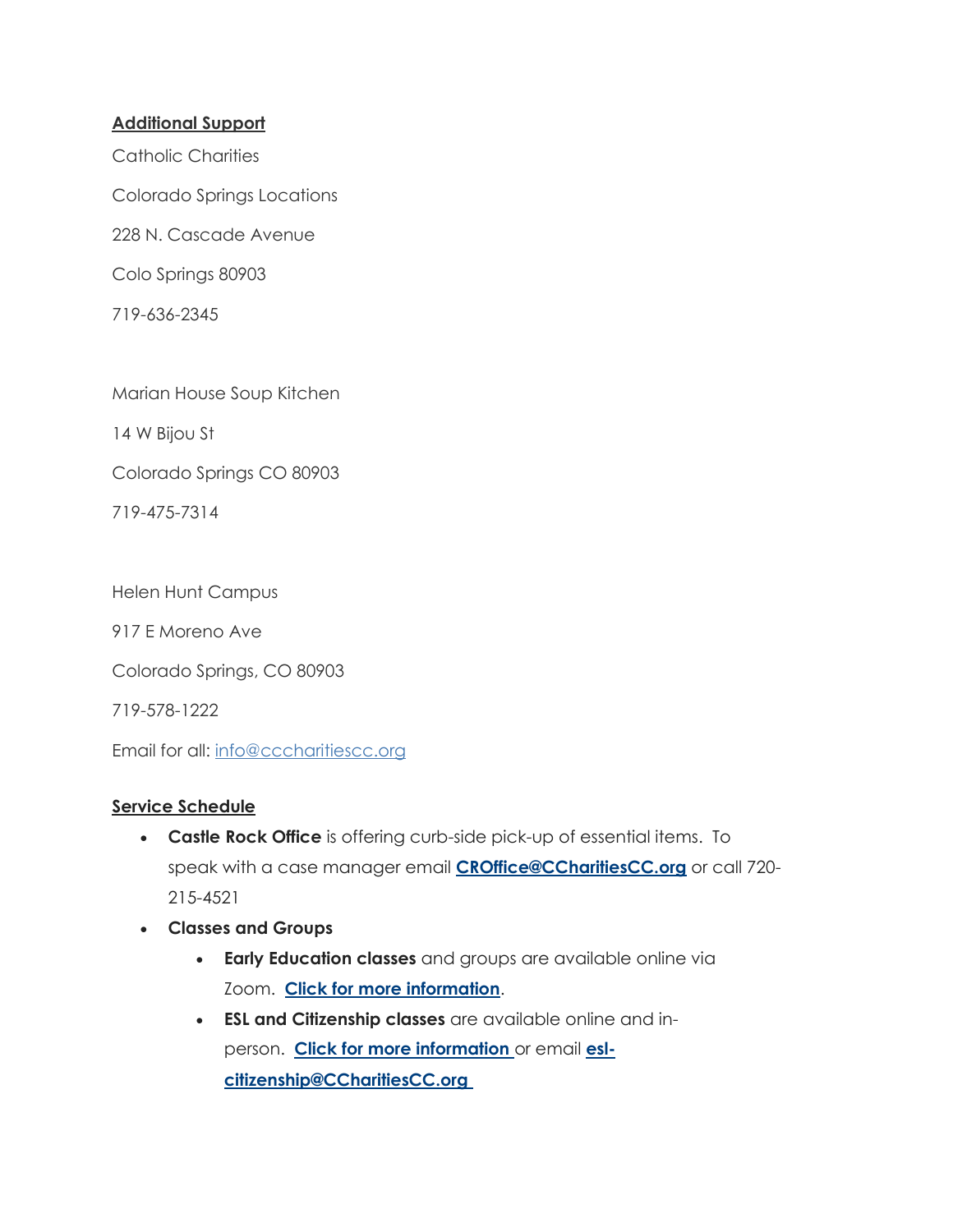- *Clothing Closets at Family Connections and Marian House are closed and have stopped taking clothing donations until further notice*
- **ESL Case Management** is being handled via teleconferencing, phone, text message or e-mail. For appointments call 719.866.6516
- **Family Connections** implemented an email/phone ordering system for clients to receive emergency services such as baby food, diapers, and wipes. Family Connections clients can email: **[emergencyservices@CCharitiesCC.or](mailto:emergencyservices@CCharitiesCC.org)**g or call 719.578.1222 for emergency assistance.
- **Family Immigration Services** is working with clients in person and remotely. To schedule an appointment, call 719.866.6515.
- *Family Showers and laundry assistance at Family Connections are suspended until further notice*
- **Hanifen Employment Center** is working with clients in-person and online. For appointments, email **[jobs@CCharitiesCC.org](mailto:jobs@CCharitiesCC.org)** or call phone at 719.866.6285 to find job placements or to improve job skills.
- **Life Connections Counseling Services** are being delivered in-person and via technology (teleconferencing, telephone, or other means and some in-person appointments. To make an appointment, call 719.866.6535.
- **Marian House Soup Kitchen** is serving a hot, nutritious meal daily from 10:30 a.m to 1 p.m. Monday – Sunday in eight, 15-minute seatings. Guests are required to wash hands and wear a mask until seated.
	- **Beginning August 1,** all guests must present the Marian House Meal Card for admission to the soup kitchen. Cards are available through Marian House Client Services.
- **Marian House Client Services** clients can schedule an appointment with a case manager, those needing help or to pick up mail can email **[Help@CCharitiesCC.org](mailto:Help@CCharitiesCC.org)** or call 719.866.6282.
- **SET Medical Clinic** is available to walk-ins Monday Friday, 11 a.m. – noon, or by appointment